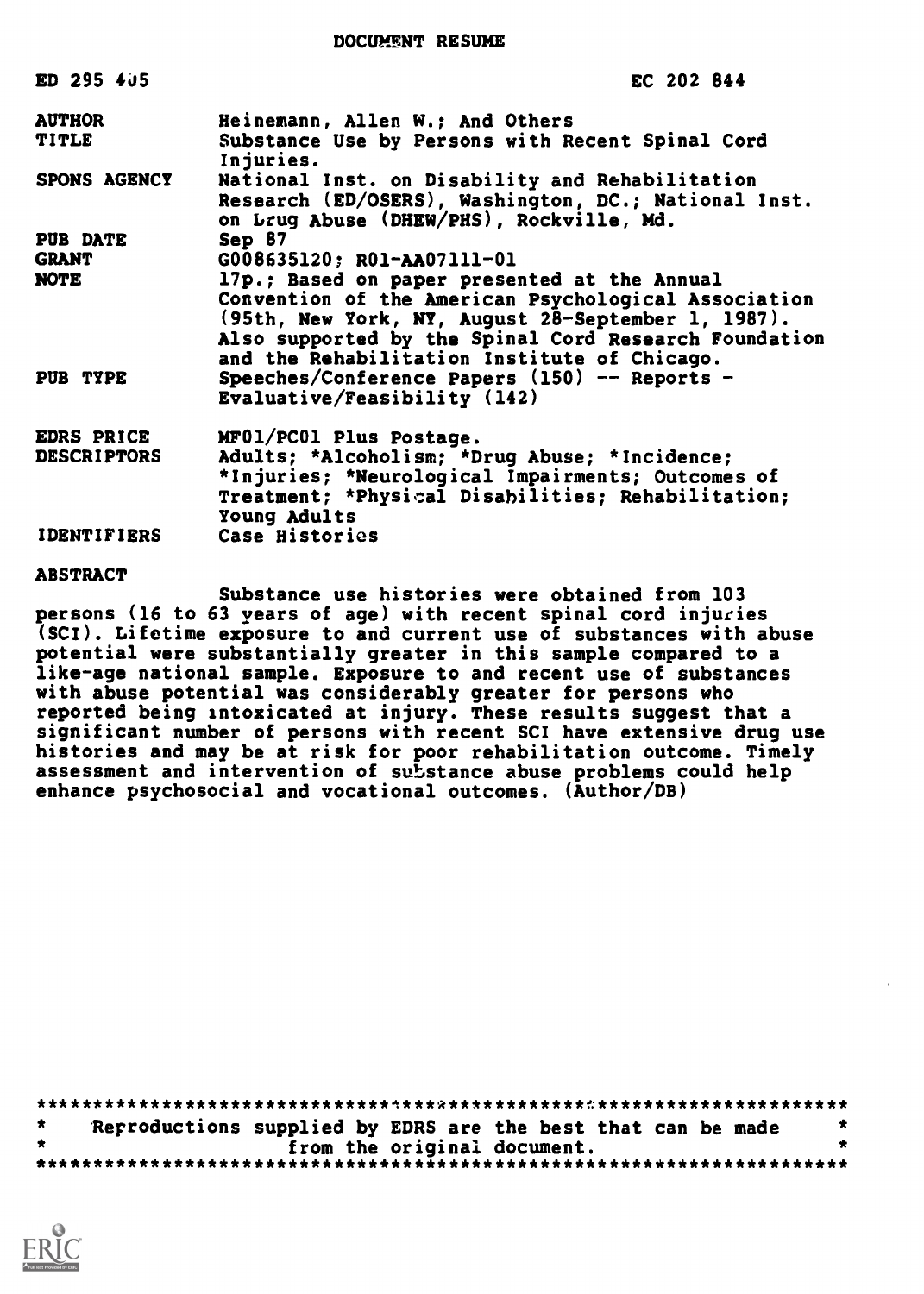U 11 DEPARTMENT OF EDUCATION Mc of Educahonai Research and Improvement EDUCATIONAL RESOURCES INFORMATION CENTER (ERIC) Cfc'his document has been reproduced as received Iron, the person or organization

originating Minor changes have been made to improve.<br>reproduction quality

Points of view ur spinions stated in this docu<br>ment: do: nor: necessarily represent: official<br>OFRI position or policy

Substance Use and SCI

1

Substance Use by Perso,  $\cdot \cdot$ h Recent Spinal Cord Injuries

Allen W. Heinemann

Northwestern University Medical School

Chicago, Illinois

Brian Mamott

Illinois Institute of Technology

Chicago, Illinois

Mary Keen

Northwestern University Medical School

Chicago, Illinois

"PERMISSION TO REPRODUCE THIS MATERIAL HAS BEEN GRANTED BY len W.

<u>Unemass</u>

TO THE EDUCATIONAL RESOURCES INFORMATION CENTER (ERIC)."

Sidney Schnoll

Medical College of Virginia/Virginia Commonwealth University

Running head: Substance Use and SCI

Reprints requests should be addressed to:

Allen W. Hcinemann, Ph.D. Assistant Professor, Department of Rehabilitation Medicine 448 E Ontario Street, Suite 650 Chicago, IL 60611

An earlier draft of this paper was presented at the 95th annual convention of the American Psychological Association, New York, New York, 1987

 $844$ 

 $\mathscr{A}$ 

 $\mathcal{L}$  $\mathcal{S}$ 

ゝ

 $\bullet$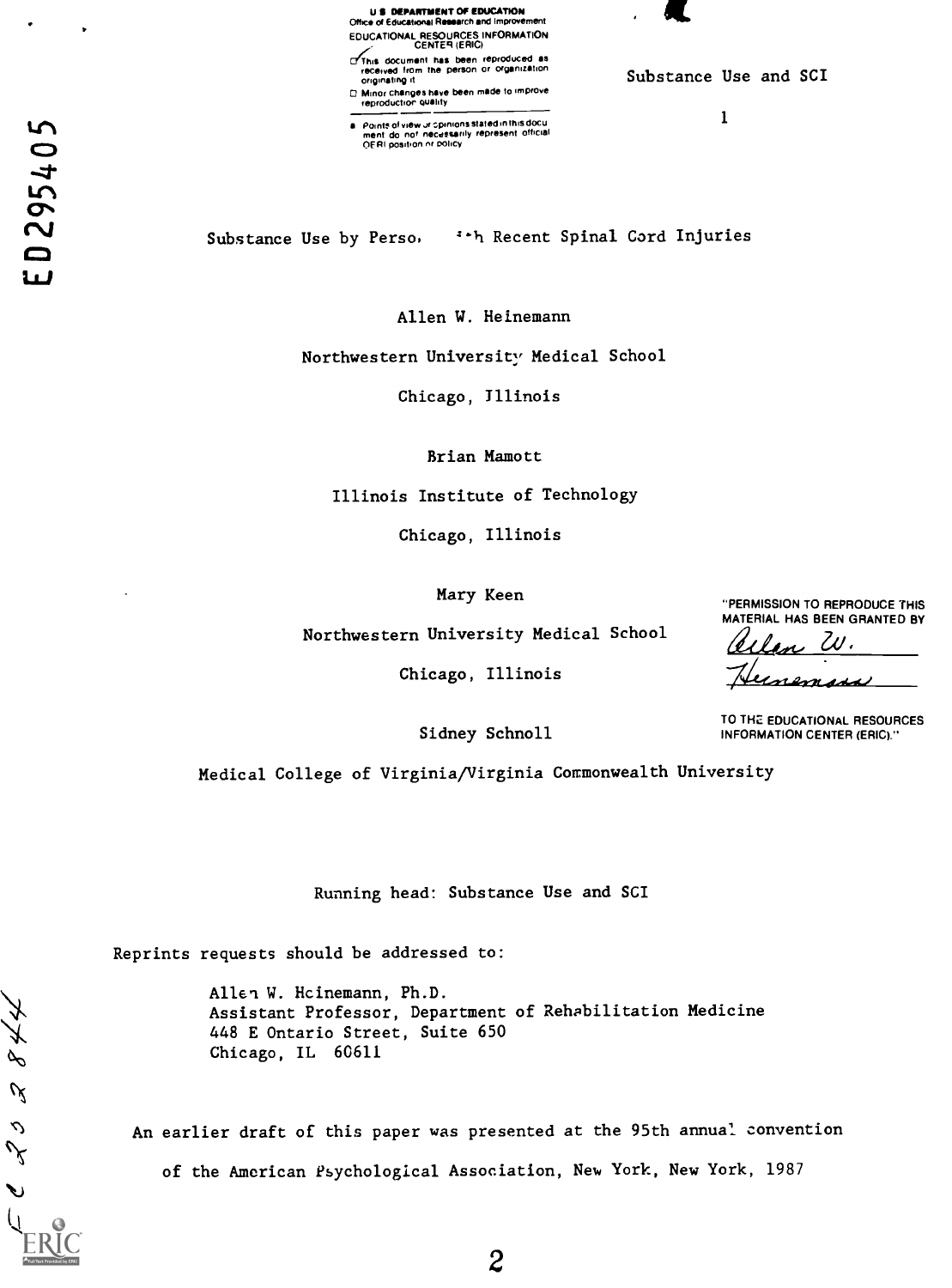$\mathbf{z}$  and  $\mathbf{z}$ 

Substance Use by Persons with Recent Spinal Cord Injuries

### Abstract

Substance use histories were obtained from 103 persons with recent spinal cord injuries (SCI). Lifetime exposure to and current use of substances with abuse potential were substantially greater in this sample compared to a like-age national sample. Exposure to and recent use of substances with abuse potential was considerably greater for persons who reported being intoxicated at injury. These results suggest that a significant number of persons with recent SCI have extensive drug use histories and may be at risk for poor rehabilitation outcome. Timely assessment and intervention of substance abuse problems could help enhance psychosocial and vocational outcomes.

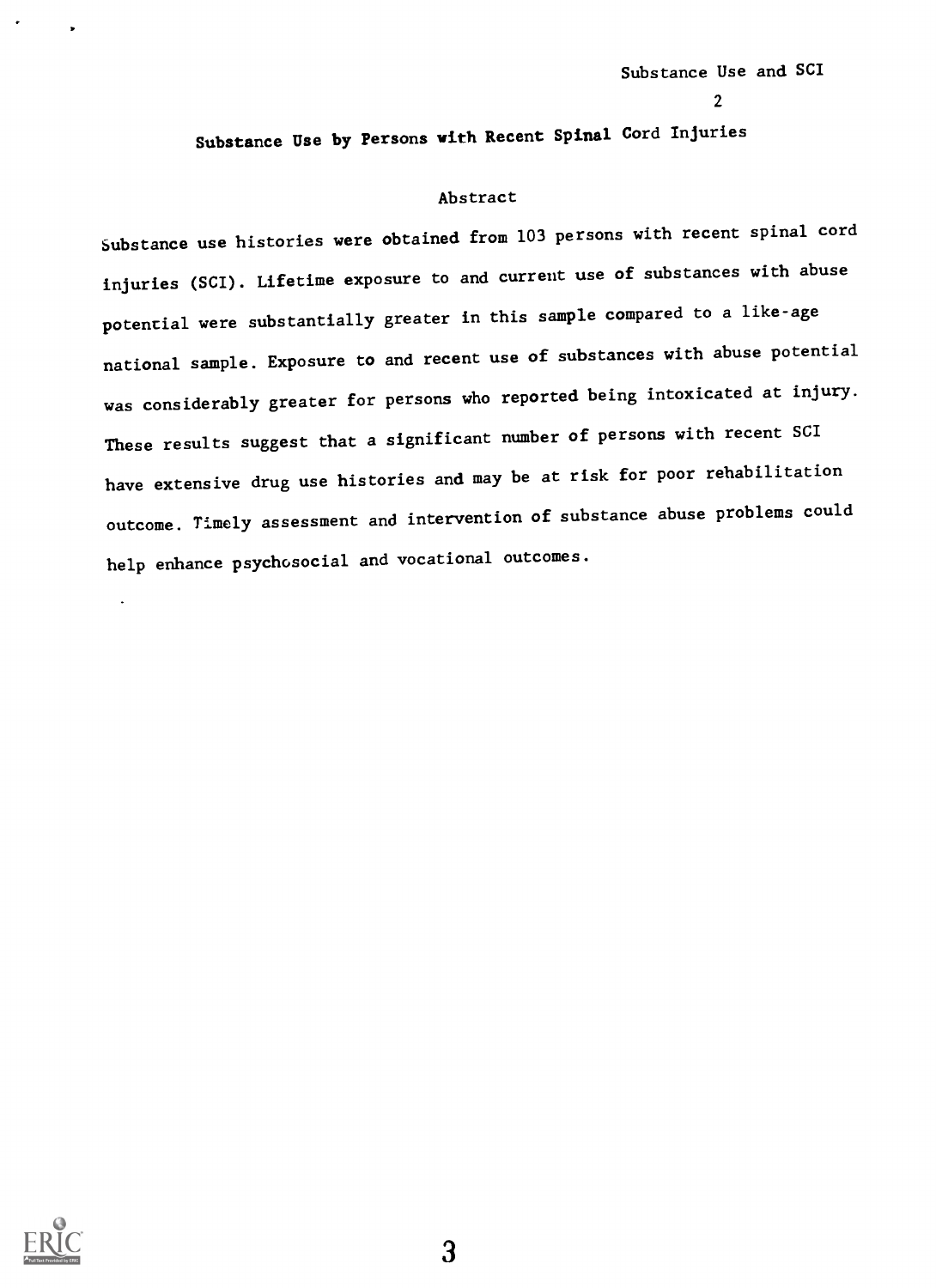Substance Use and SCI

3

Substance Use by Persons with Recent Spinal Cord Injuries

Drug and alcohol use is a cause of injury and death for thousands of Americans every year (Trieschmann, 1979). Spinal cord injury (SCI) is one type of injury often associated with drug and alcohol consumption (Sweeney & Foote, 1982). The U.S. population of persons with SCI was approximately 150,000 in 1978, with 7,000 to 10,000 new SCI cases occurring each year (National Spinal Cord Injury Model Systems Conference, 1978; NSCIMSC). The SCI population is predominantly young and male. Approximately 61% of SCI occur in persons between 16 and 30 years (NSCIMSC, 1978; National Spinal Cord Injury Statistical Center, 1985; NSCISC), and about 82% of all reported SCI occur among males (NSCISC, 1985). The mean initial hospital care costs following SCI reported in 1985 were \$50,863 (NSCISC, 1985). Persons with SCI confront physical, nsychological and vocational difficulties which can include 1) sensory impairment, 2) pain, 3) feelings of uselessness and helplessness, 4) depression, 5) alterations in sexual functioning and 6) reduced employment opportunities (Hohmann, 1975; Trieschmann, 1979). As a result of these problems, persons with SCI may be at a greater risk for drug and alcohol abuse. Alcohol and other drug use by persons with SCI is a concern, not only because it may be the cause of the disability, but because it may adversely affect the rehabilitation process and rehabilitation outcome.

Drug and alcohol use is widespread and well documented among young adults (between 18 and 25 years). While reports of substance use vary depending on the specific population, geographical area, sampling strategies, character of inquiry, reporting sources, and other factors (Grabowski & Dworkin, 1985), investigators are reaching similar conclusions. For example, the 1982 Household Survey on Drug Abuse (Miller & Cisin, 1983) revealed that 11% of Americans of all ages and 27% of young adults were current users of marijuana



Ü.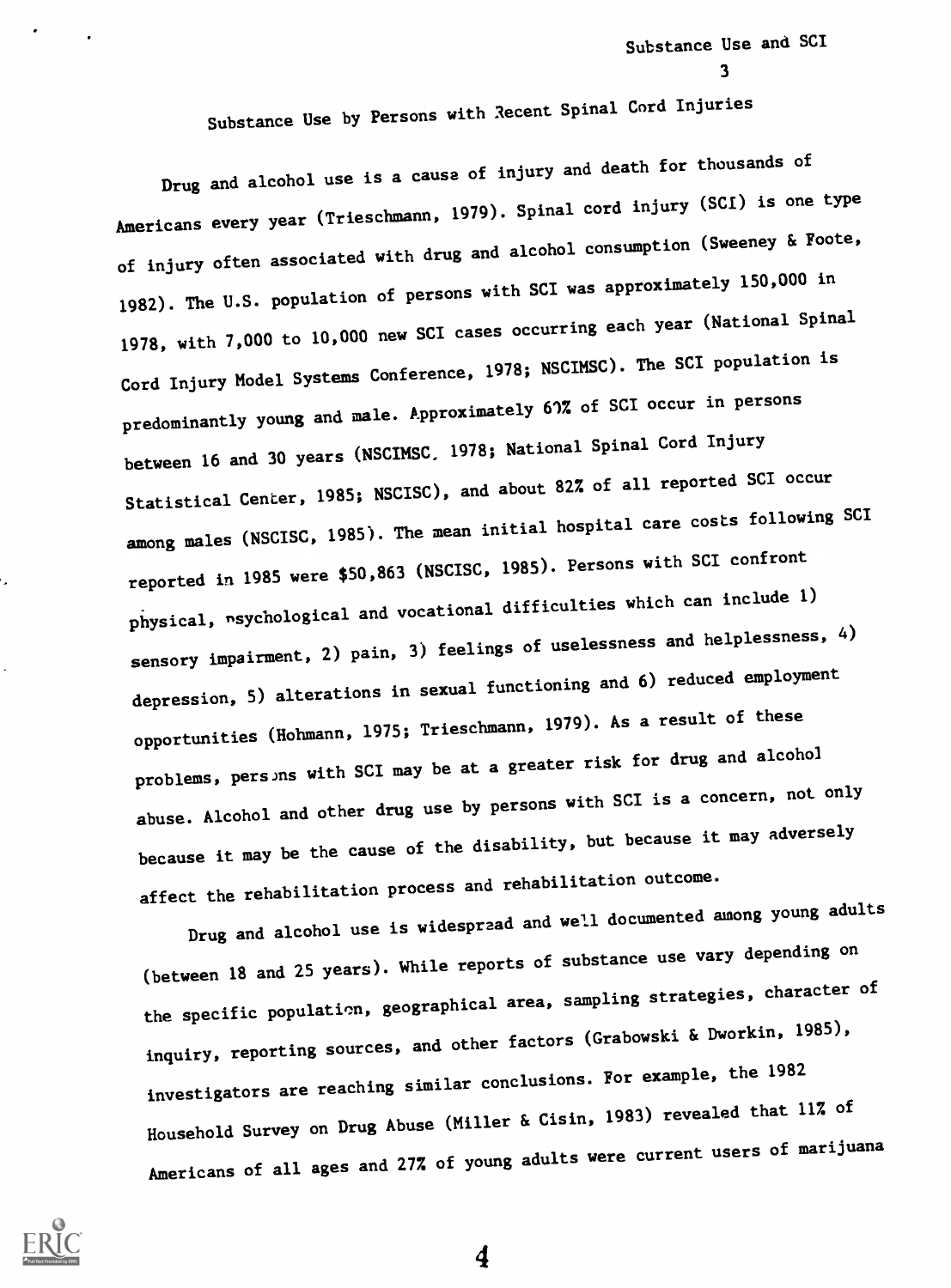or hashish; and the prevalence of current use of alcohol and marijuana is significantly greater among men than women. A summary of the prevalence of alcohol and other drug use in the general population is presented in Figure 1 (Miller & Cisin, 1983). The prevalence of alcohol, cig; attes and marijuana is greatest across all age groups, with significantly higher use of marijuana, alcohol, and cocaine in young adults compared to youths and older adults. The direct costs (treatment and support) and indirect costs (e.g., productivity loss, property damage) for alcohol and other drug abuse were estimated to be \$116.7 -nd \$46.9 billion in 1983, respectively (Harwood, Napolitano & Kristiansen, 1984).

Only a limited number of studies have examined drug and alcohol use by persons with SCI. The Wisconsin Department of Health and Social Services (Johnson, 1985) found that the proportion of 579 vocational rehabilitation and independent living center clients with SCI reporting moderate or heavy drinking was twice the rate of that reported in the general population. In a sample of predominantly older veterans with SCI (50 years of age or older), Kirubakaran, Kumar, Powell, Tyler and Armatas (1986) reported that the prevalence of alcohol and drug use was less than the rate reported in a national sample by Fishburne, Abelson and Cisin (1980); this finding provides support that alcohol and other drug abuse is a problem which is more prevalent among younger persons.

A number of studies have found a relationship between the onset of SCI and substance use. Heinemann, Keen, Schnoll and Adair (1986) found that individuals with SCI who were intoxicated at the time of their injury frequently presented histories of alcohol and drug abuse. Fullerton, Harvey, Klein and Howell (1981) reported that 15 of 30 consecutively admitted patients with SCI acknowledged drinking just prior to their accidents, and four had a

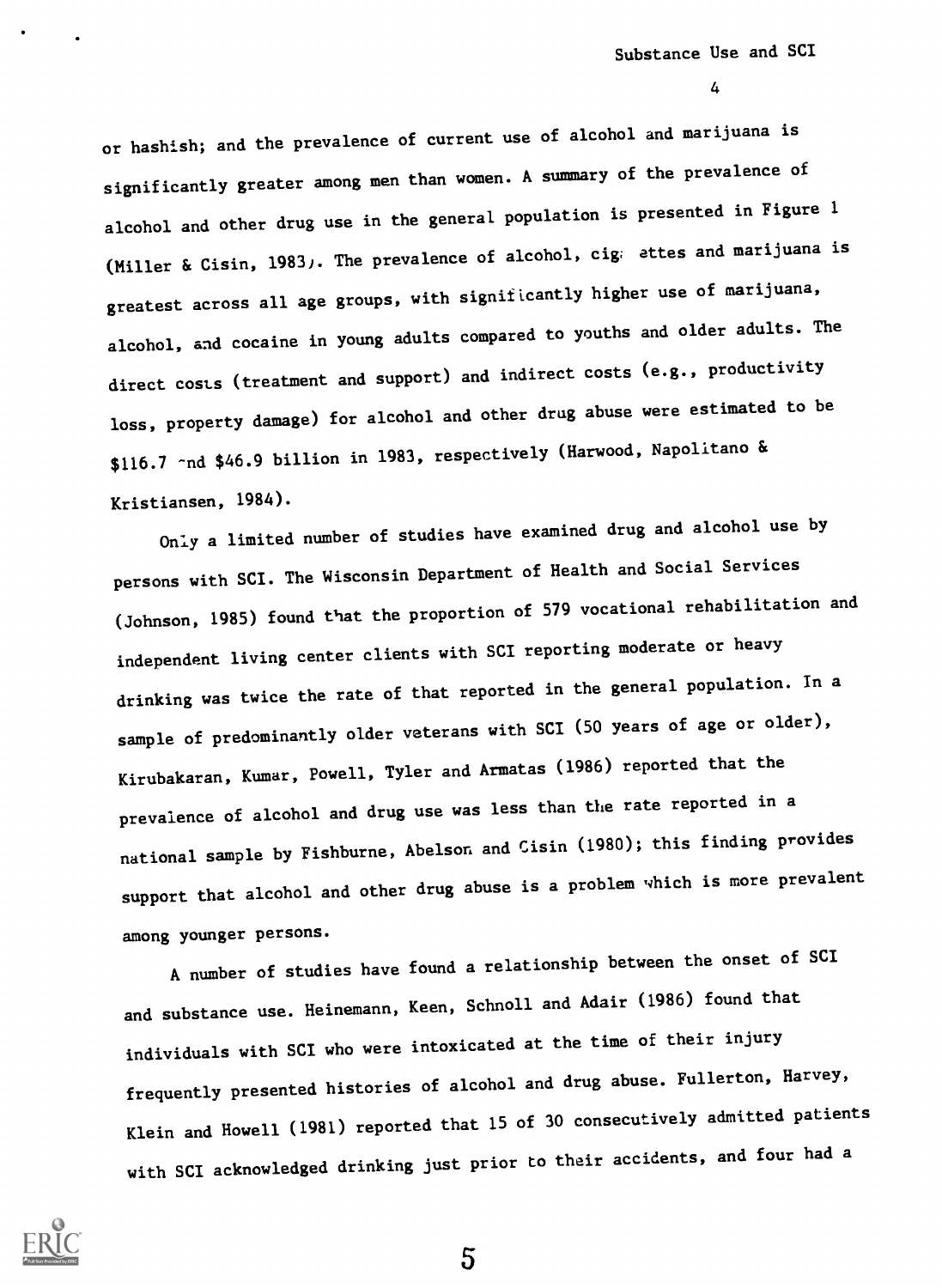diagnosis of alcoholism prior to injury. In a study involving 451 consecutively admitted patients with head injuries, alcohol was suspected or documented in 49% of all cases and in 66% of motor vehicle accident cases (Gale, Dikmen, Wyler, Temkin & McClean, 1983). Trieschmann (1979) and Galbraith, Murray, Patel & Knitt-Jones (1976) report similar findings.

The relationship between SCI etiology, age at injury, and substance use is interesting because it illustrates the risk young adults face for injury and substance use. The four leading causes of SCI are motor vehicle accidents  $(48\%)$ , fa<sub>rl</sub>s  $(21\%)$ ,  $\cdot$  netrating wounds  $(15\%)$  and sport injuries  $(14\%)$ ; NSCISC, 1985). Young people are more likely to be injured as a result of motor vehicle accidents, penetrating wounds, and sports injuries, while older persons are more likely to be injured as a result of falling; Trieschmann's (1979) earlier reviews were also consistent with these findings. Frisbie and Tun (1984) examined the relationship between alcohol consumption and SCI etiology in <sup>137</sup> SCI Vietnam Era veterans. Drinking on the day of SCI was reported by 28% of the patients. Persons who reported drinking on the day of injury were more likely to be injured as a result of motor vehicle accidents, falling, gunshot wounds, and diving; no relationship was found between alcohol consumpt.on and injuries due to falling objects or medical illness.

In summary, the relationship between etiology, age, and substance use have been reported, yet no studies have systematically investigated these relationships. More information is needed about the prevalence of alcohol and other drug use prior to SCI and associated problems in order to establish the need for drug and alcohol treatment for persons with SCI and to enhance the effectiveness of injury prevention efforts.

The present study assessed the lifetime use of substances in <sup>20</sup> categories, as well as the quantity and frequency of substance use in the same

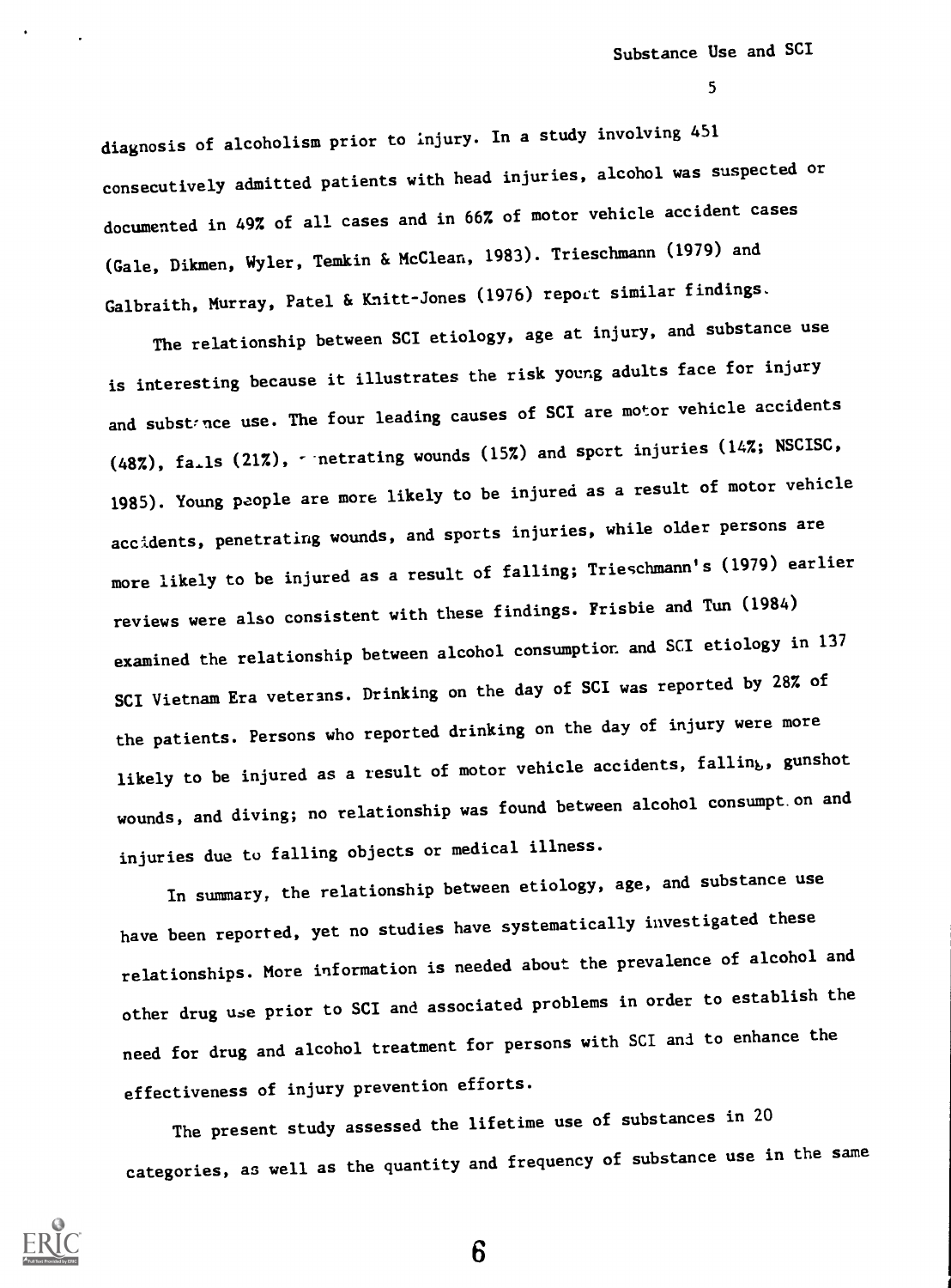20 categories during the six months prior to SCI.

#### Methods

#### Participants

A total of 168 consecutively admitted patients at a regional rehabilitation hospital met inclusion criteria of being between 13 and 65 years of age, cognitively intact, injured within the past 12 months, and English speaking. Of the 154 patients for whom physician permission to participate was obtained (90% of the eligible patients), 103 (67% of the patients approached) agreed to participate. The participant and nonparticipant groups did not differ from each other in terms of age, gender, race, injury etiology, marital status, or diagnosis.

The sample ranged in age from 16 to 63 years  $(x=27.7 \text{ years}, S.D=10.2)$ . Men composed 79% of the sample. The majority of the sample was white (70%); the most frequent injury cause was road and traffic accidents (40%); quadriplegia was the resulting disability for 65% of the sample.

#### Procedures

Substance use histories were obtained by asking participants to report if they had ever used a drug in each of 20 categories, and if they had used any of these drugs three or more times during the six months prior to SCI. The drug categories are listed in Figure 1. In addition, participants were asked: "Were you under the influence of alcohol or any other drugs at the time of your injury?" The answer to this question served as the self-report of intoxication.

The validity of participants' report of substance use was vital to this investigation. We took several steps to obtain valid data. Maisto, Sobell, Cooper and 'obeli (1979) found that reliability of self-reported alcohol use is improved when data are obtained in a clinical setting, informants are sober, and trained interviewers use a structured, time-line procedure. These

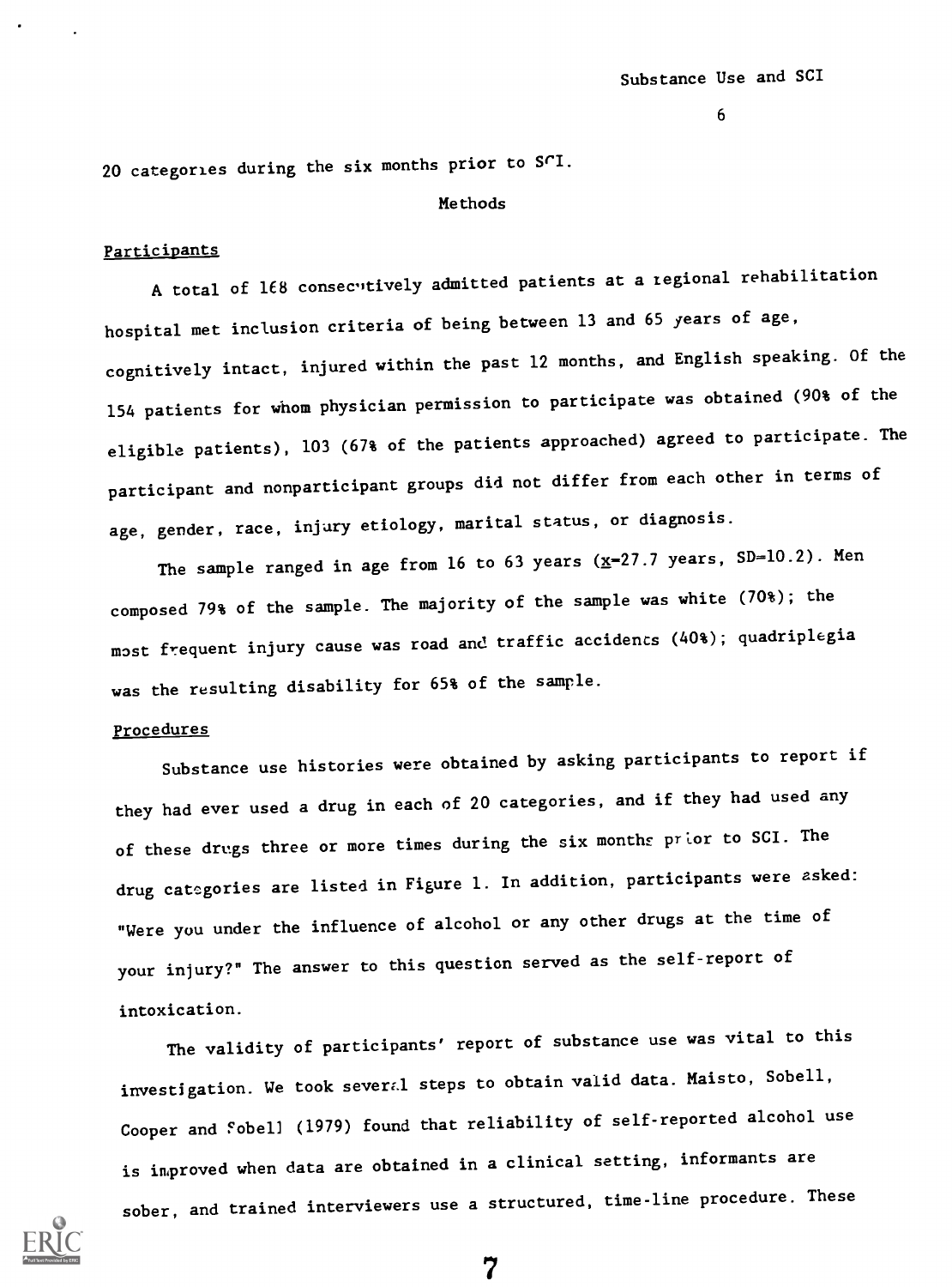$\mathcal{T}$  and  $\mathcal{T}$ 

procedures were used in this study. Interviews typically lasted between 2 and 4 hours. Participants were paid \$20 at the completion of the interview.

Substance use irformation from this sample was compared with prevalence data from the National Survey on Drug Abuse (Miller & Cisin, 1983). Substance exposure was defined similarly in both studies; however, recent use was defined by Miller and Cisin as use on one or more occasions in the past month while we defined it as use on three or more occasions during the past six months.

### Results

Figure 1 shows the percentage of the SCI sample reporting use in each of the 20 substance categories as well as drug use data for 18 to 25 year olds from the National Institute on Drug Abuse's 1982 National Survey on Drug Abuse. Substances with at least 40% prevalence included: alcohol (96%), caffeine (93%), tobacco (77%), marijuana (71%), over-the-counter cough syrups (49%), amphetamines (43%) and cocaine (42%). The proportion of the local sample ever using amphetamines, cocaine, and codeine is substantially greater than the proportion of the national sample, while proportions were roughly equivalent for alcohol, tobacco, marijuana, psychedelics and sedatives.

Figure 2 shows the percentage of the SCI sample that used each drug at least three times during the six months prior to SCI as well as NIDA data for 18 to 25 year olds during the month prior to interview. Substances with at least 20% recent use includeu. alcohol (85%), caffeine (76%), tobacco (52%), marijuana (42%), and cocaine (20%). Recent use by the SCI sample was substantially greater than the national sample for the eight substances for which data ere available.

Sex, age, and intoxication at injury differences in p-evalence and recent use of the 20 substance categories were examined. Women reported greater

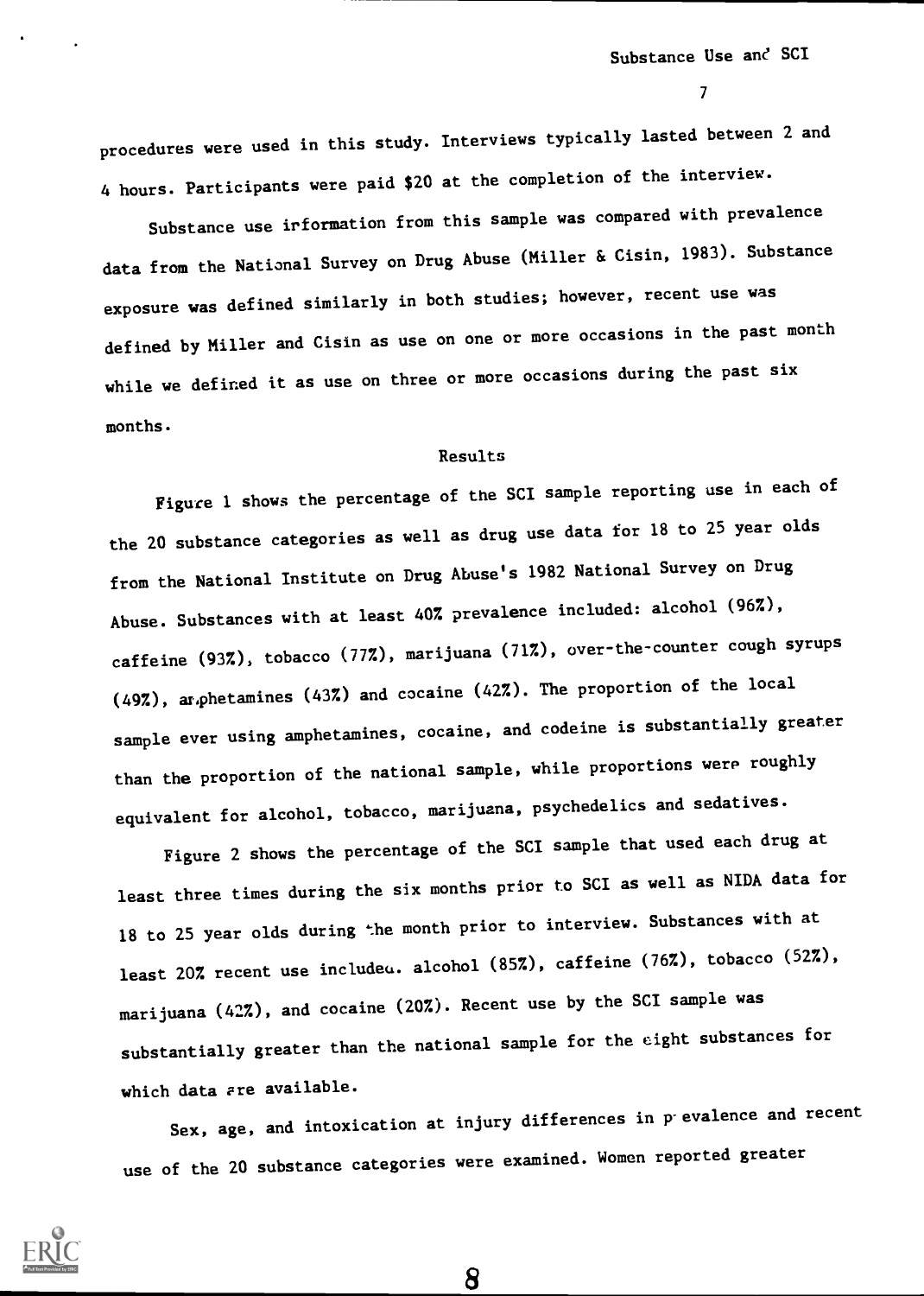exposure to antidepressants ( $chi$ -square (N=103 df=1) = 7.40,  $p$ <.01) and anticholinergics (chi-square (N=103 df=1) = 4.19,  $p$ <.05), while men reported greater exposure to marijuana ( $chi$ -square (N=103 df=1) = 4.69, p<.05).

For this purposes of this analysis, age was categorized in three groups; less than 20 years, 20 through 29 years, and 30 years and older. Exposure to and current use of marijuana was greatest for the 20 to 29 year olds (chisquare (N=103 df=2) = 6.28, p<.05; <u>chi-square</u> (N=103 df=2) = 6.41, p<.05, respectively). Cocaine exposure also was greatest for the 20 to 29 year o'ds  $(chi-square (N=103 df=2) = 20.91, p<.001)$ , while over-the-counter cough syrup exposure was greatest for participants 30 years and older (chi-square (N=103)  $df=2$ ) = 16.11,  $p<01$ ). Finally, participants less than 20 years reported the greatest recent use of psychedelics ( $chi$ -square (N=103 df=2) = 8.89, p<.01).

Self-report of intoxication at time of injury was reported by 39% of the sample. Persons who reported intoxication also were more likely to report exposure to marijuana ( $chi$ -square (N=103 df=2) = 6.28, p<.05); tobacco ( $chi$ square (N=103 df=2) = 8.67,  $p<01$ ), sedative/hypnotics (chi-square (N=103 df=2) = 15.69, p<.001), barbiturates (chi-square (N=103 df=2) = 14 75, p<.01), amphetamines (chi-square (N=103 df=2) = 12.55, p<.01), psychedelics (chisquare (N=103 df=1) = 14.07,  $E<0.01$ ), and phencyclidine (chi-square (N=103)  $df=1$ ) = 7.29,  $p<.01$ ). In addition, persons who reported intoxication at SCI onset also were more likely to report recent use of amphetamines (chi-square  $(N=103 \text{ df}=1) = 8.87$ ,  $p<.01$ , marijuana (chi-square  $(N=103 \text{ df}=1) = 3.77$ ,  $p$ <.05), alcohol (chi-square (N=103 df=1) = 6.08,  $p$ <.01), and cocaine (chisquare  $(N=103 \text{ df}=1) = 6.00, p<.01$ .

# Discussion

This sample of persons with recent SCI reported greater lifetime exposure to and current use of substances compared to a like-age (18 to 25 year olds)

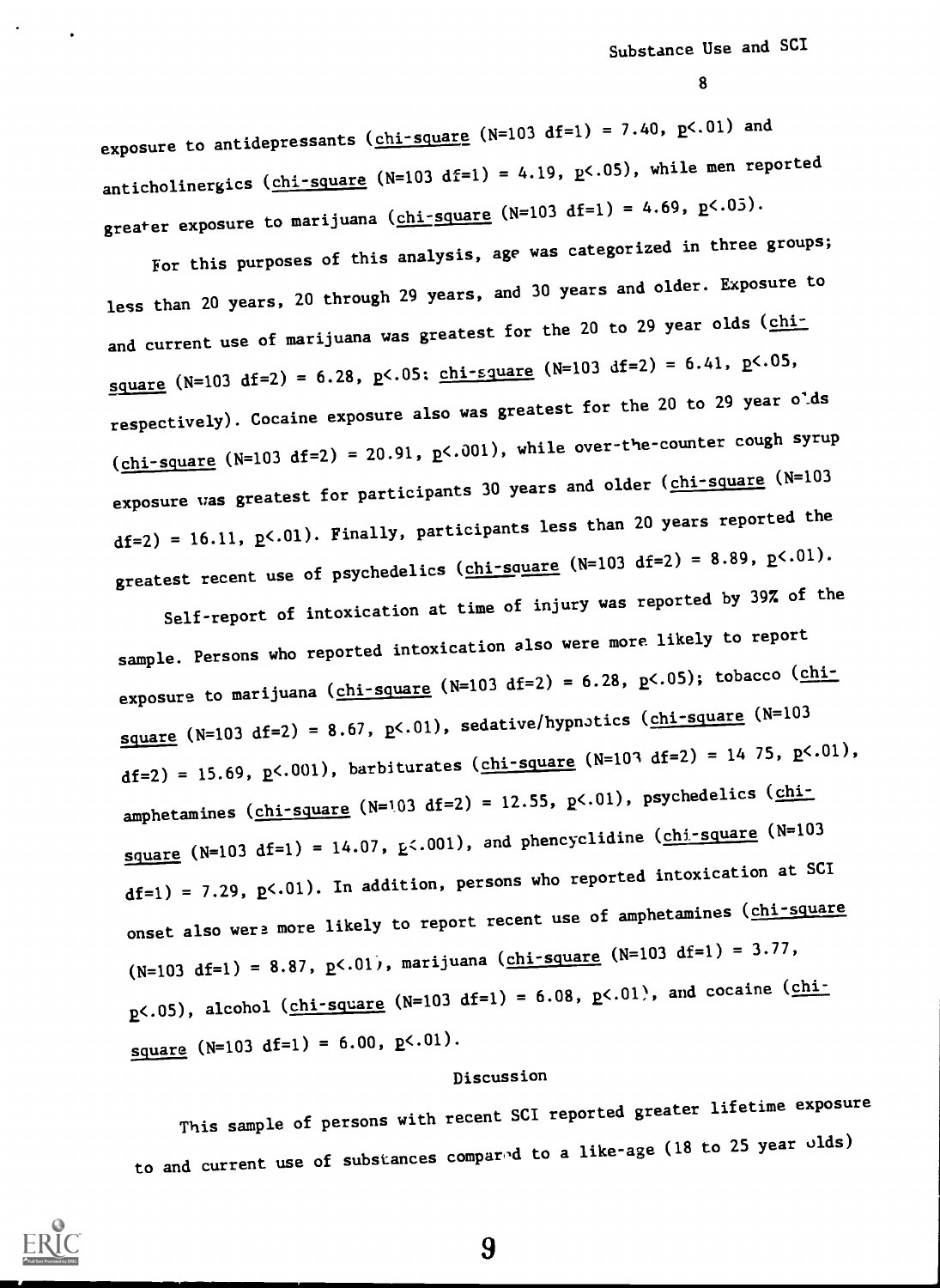national sample (Miller & Cisin, 1983). Of particular concern is exposure to substances with abuse potential. Persons with SCI reported considerably greater lifetime exposure to amphetamines, codeine, cocaine, and psychedelics, and comparable exposure to tobacco, marijuana, alcohol and sedatives. Reports of recent substance use three or more times during the six months prior to SCI were substantially greater in the SCI sample than in the national sample for all eight of the available drug categories. In addition, exposure to and recent use of substances with abuse potential was considerably greater for persons who reported being intoxicated at time of injury.

Consistent with previous investigations on substance use (Miller & Cisin, 1983), young adults (20 to 29 year olds) reported significantly greater exposure to and current use of marijuana, and significantly greater cocaine exposure. In addition, men reported greater exposure to marijuana, while greater exposure to antidepressants and anticholinergics were reported by women.

These findings have several implications. First, substantially greater lifetime and current substance use may place persons with SCI at greater risk for substance abuse. Many studies have reported a relationship between previous substance use and subsequent use of other drugs (cf., Dembo, Blount, Schmeidler & Burgos, 1985). Second, greater exposure to or current use of substances may result in a greater likelihood of incurring traumatic injuries. Intoxication results in impaired judgment and increases the likelihood of taking risks which may result in physical injury. Third, clinical implications are suggested. Assessing alcohol and drug-abuse related problems, training staff to identify behavioral indicators of past and present substance abuse, and establishing referral networks to substance abuse treatment programs are important if a potential dual disability is to be identified and treated in a

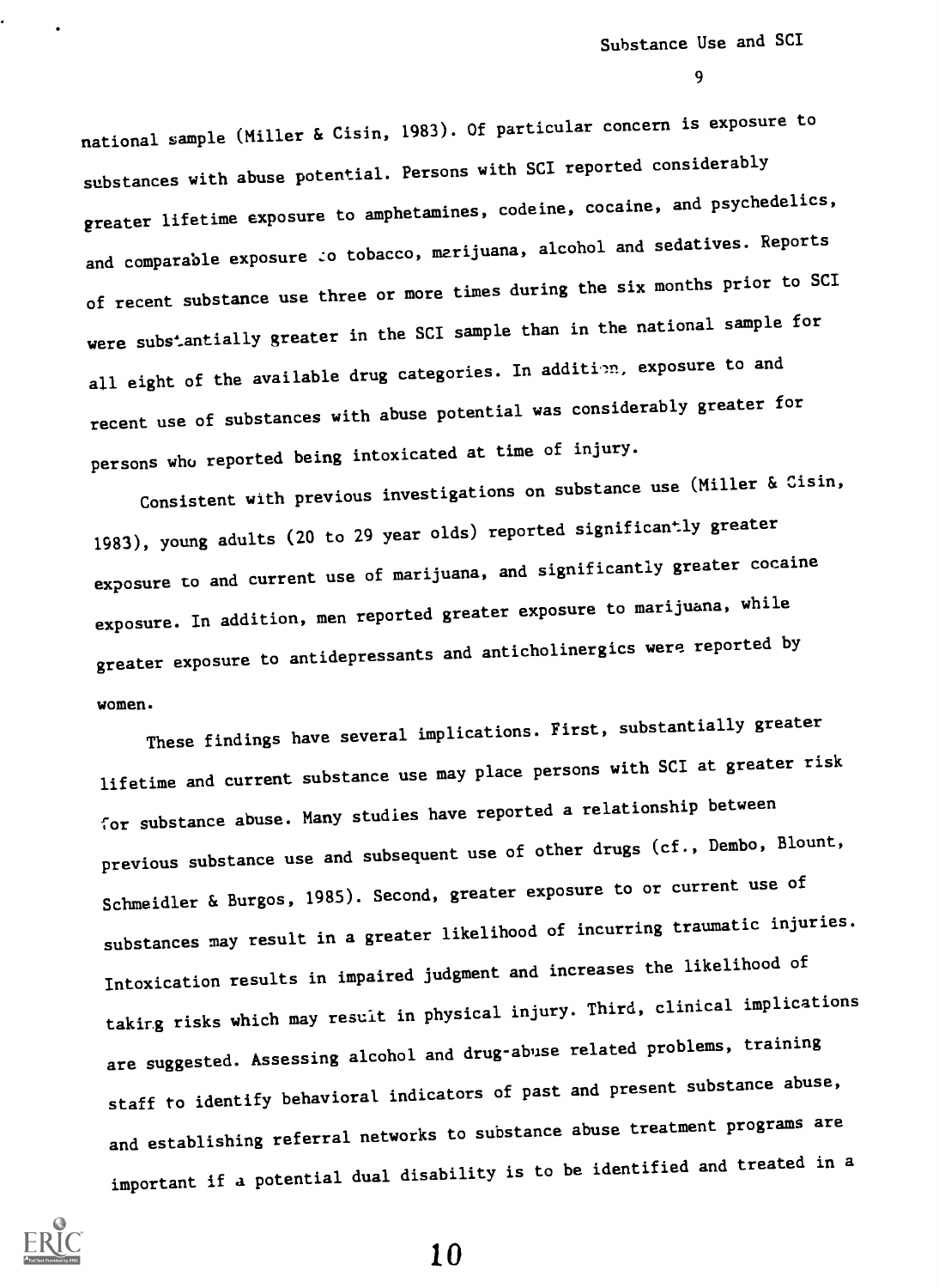timely fashion.

Although the present study is not without limitations, it is the most comprehensive and systematic investigation of substance use in persons with SCI to date. Previous studies have been limited to investigations of substance use by veterans with SCI (Frisbie & Tonn, 1984; Kirubakaran et al, 1986; Sweeney & Foote, 1982), thereby raising concerns about the representativeness of these samples and generalization to the nonveteran population. While the present study recruited participants from one region, a civilian sample was employed, and the rehabilitation hospital from which subjects were recruited is distinguished by a large and varied catchment area, thus increasing the likelihood of obtaining a representative sample.

Although some researchers question the reliability and validity of selfreported substance use, the collection of accurate and reliable information was enhanced by using Maisto, Sobell, Cooper, and Sobell's (1979) procedures. In addition, participants were informed that the information provided was strictly confidential and protected from subpoena; all participants were cognitively intact and English speaking, thus enhancing the likelihood that participants clearly comprehended the information being requested of them; and the time span between the time of injur, and initial interview was less than 12 months in all cases, and less than 3 months in most cases.

Selecting an appropriate comparison group for this sample of persons with SCI is difficult given the lack of available normative data. A young adult national comparison group was selected because it is most similar in terms of age and probable substance use experience. While the mean age of our sample was 28 years, the age range was 16 to 63 years. Therefore, this difference in age distribution is unlikely to exaggerate differences between the two groups because young adults consistently report a higher level of substance use

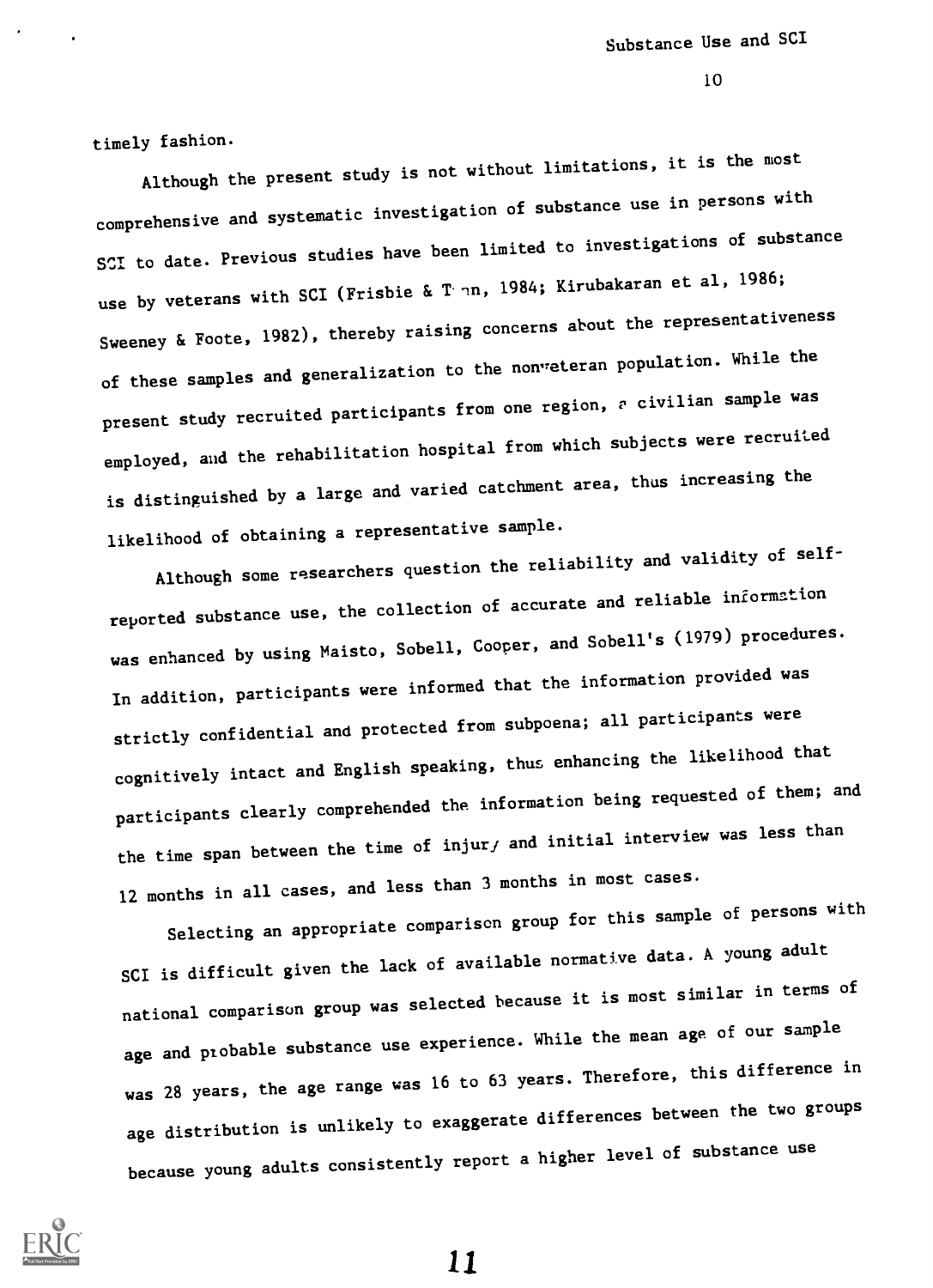(Dembo et al, 1985). In addition, our definition of curr. + use is more stringent than those used in national studies (Miller & Cisin, 1983). Our definition of recent use required that participants use each substance three or more times in the last six months. Finally, the present study approached substance use in a more comprehensive manner by employing discrete drug categories, rather than combining drug categories as was done in other studies (Kirubakaran et al, 1986; Miller & Cisin, 1983; Sweeney & Foote, 1982). Consequently, Cie discrepancies reported between other surveys and this SCI sample are likely to be underestimated rather than inflated.

Future research could assess the extent to which these patterns of substance use continue post-hospitalization. An exploration of the rehabilitation outcomes associated with different patterns of pre- and postdisability substance use is important given the high prevalence and recent use reported by this sample. We do not know if persons who abuse substances prior to injury are more or less likely to abuse substances after injury, or are less likely to achieve favorable outcomes. This is an important step in learning the meaning of substance use in the lives of a large group of persons with disabilities.

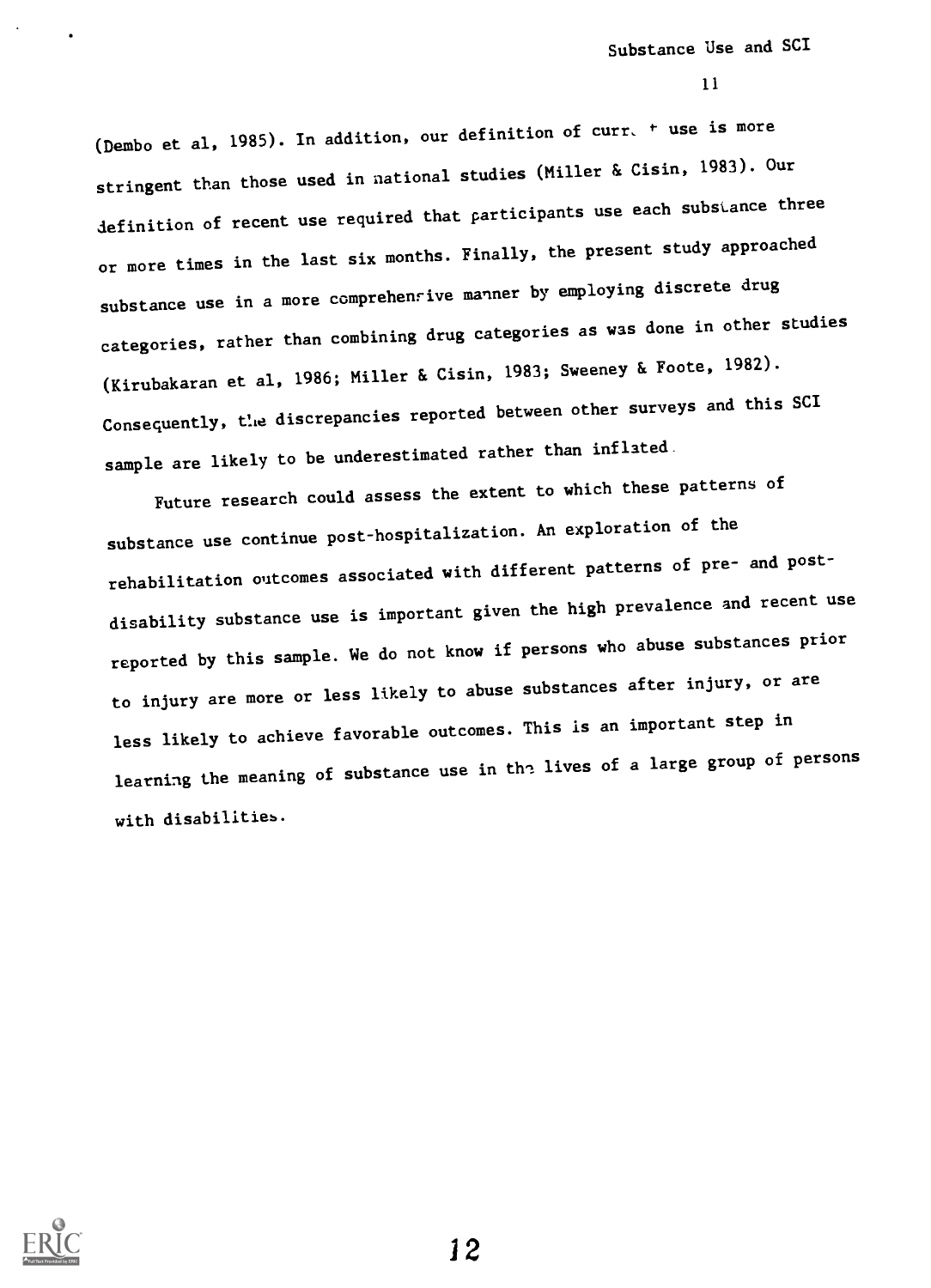# Acknowledgments

Support for this project was provided by the National Institute on Disability and Rehabilitation Research (G008635120), the National Institute on Alcohol  $A^{\dagger}$  - and Alcoholism (R01 AA07111-01), the Spinal Cord Research Foundation (NBO-611), and the Rehabilitation Institute of Chicago. The authors extend their gratitude for data collection and analysis to Scott Allen, Stacy Armstrong, Michael Asher, Michael Brandt, Kyu Man Chae, Matthew Doll, Mark Goddard, Nancy Goranson, Debra Kiley, Susan Paradise, and Jon Weinand.

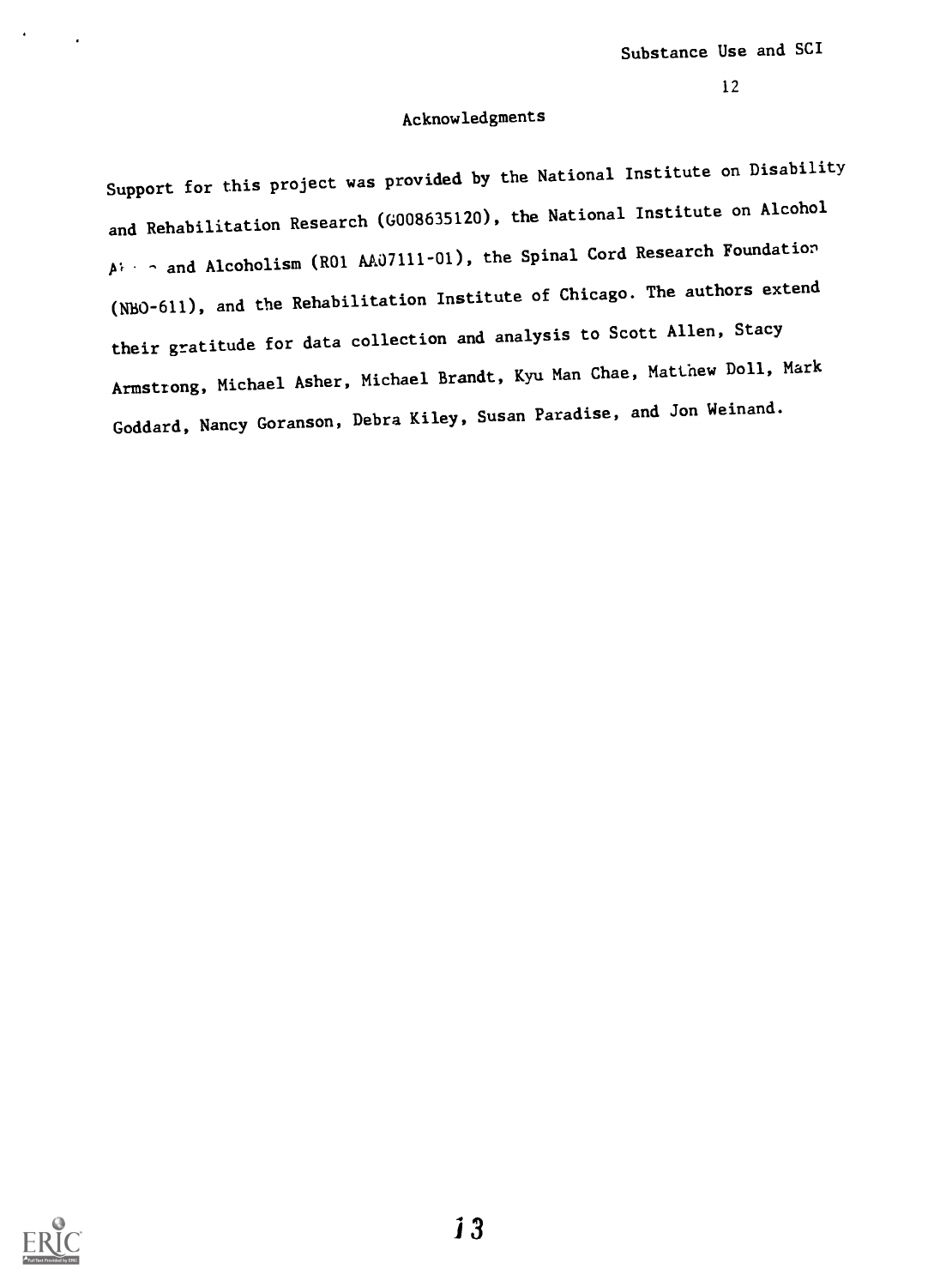# References

- Dembo, R., Blount, W., Schmeidler, J., & Burgos, W. (1985). Methodological and substantive issues involved in using the concept of risk in research into the etiology of drug use among adolescents. Journal of Drug Issues,  $4$ , 537-553.
- Galbraith, S., Murray, W., Patel, A., & Knitt-Jones, R. (1976). The relationship between alcohol and head injury and its effects on the conscious level. British Journal of Surgery, 63, 128-130.
- Gale, J., Dikmen, S., Wyler, A., Temkin, N., & McClean A. (1983). Head injury in the Pacific Northwest. Neurosurgery, 12, 487-491.
- Frisbie, J., & Tunn, C. (1984). Drinking and spinal cord injury. Journal of the American Paraplegia Society, 7, 71-73.
- Fullerton, D., Harvey, R., Klein, M., & Howell, T. (1981). Psychiatric disorders in patients with spinal cord injuries. Archives of General Psychiatry, 38, 1369-1371.
- Grabowski, J., & Dworkin, S. (1985). Cocaine: An overview of current issues. International Journal of the Addictions, 20, 1065-1088.
- Harwood, H., Hapolitano, D., & Kristiansen, P. (1984). Economic costs to society of alcohol and drug abuse and mental illness: 1980 (Publication number 2734/00-01FR). Research Triangle Park, North Carolina: Research Triangle Institute.
- Heinemann, A., Keen, M., Adair, W., Schnoll, S. (1986). Alcohol use and activity patterns following spinal cord injury. Paper presented at the 94th annual convention of the American Psychological Association, Washington, D.C.
- Hohmann, G. (1975). Psychological aspects of treatment and rehabilitation of the spinal injured person. Clinical Orthopedics, 112, 81-88.

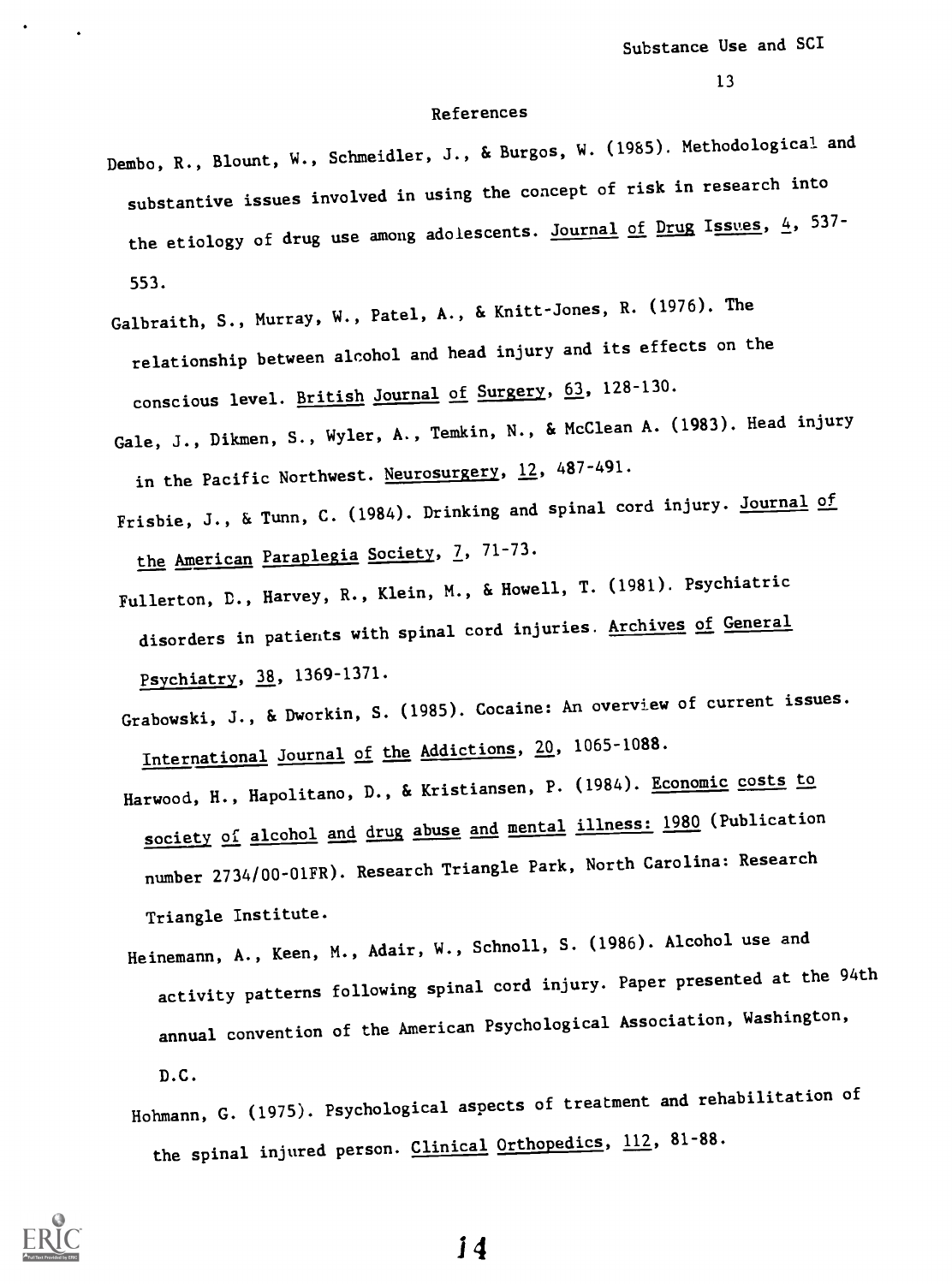Johnson, D.C. (1985). Alcohol use by persons with disabilities. Madison, WI.: Wisconsin Department of Health and Social Services.

- Kirubakaran, V.R., Kumar, V.N., Powell, B.J., Tyler, A.J., & Armatas, P.J. (1986). Survey of alcohol and drug misuse in spinal cord injured veterans. Journal of Studies in Alcoholism, 47, 223-227.
- Miller, J.D. Cisin, I. et al (1983). National survey on drug abuse: Main findings. Rockville MD: National Institute on Drug Abuse.
- National Spinal Cord Injury Model Systems Conference (1978). Proceedings. Phoenix, Arizona: National Spinal Cord Injury Data Research Center, Good Samaritan Hospital. Executive Editor: John F. Young, Associate Editor, Roberta L. McCutchen.
- National Spinal Cord Injury Statistical Center (1985). Annual Report Number 3. Birmingham, Alabama: University of Alabama.
- Sweeney, J.T., & Foote, J.E. (1982). Treatment of drug and alcohol abuse in spinal cord injury veterans. International Journal of the Addictions, 17, 897-904.
- Trieschmann, R. (1979). Spinal cord injuries: Psychological, social and vocational adjustment. New York: Pergamon.



*i* 5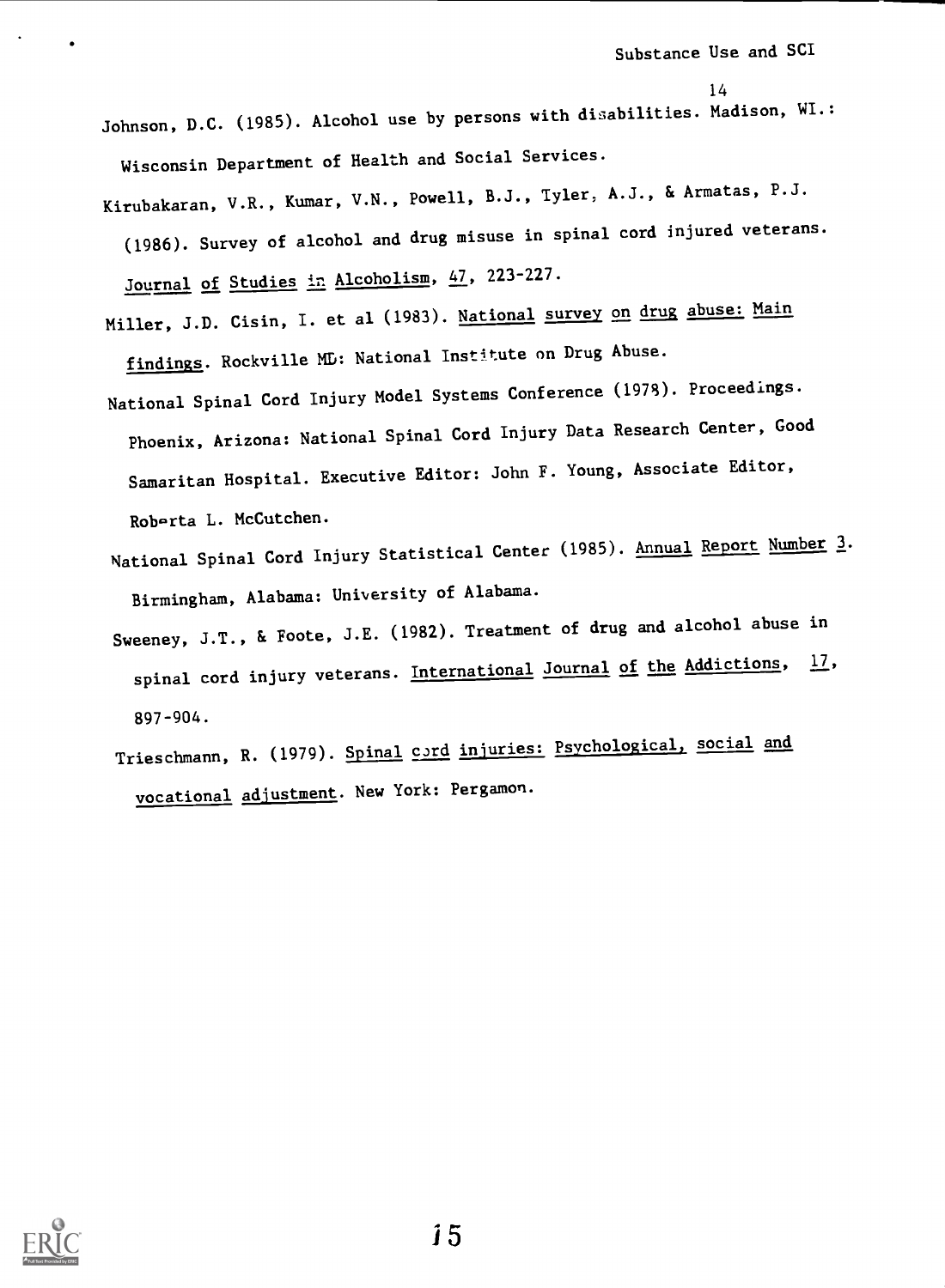figure 1

Lifetime Drug Exposure in Two Samples